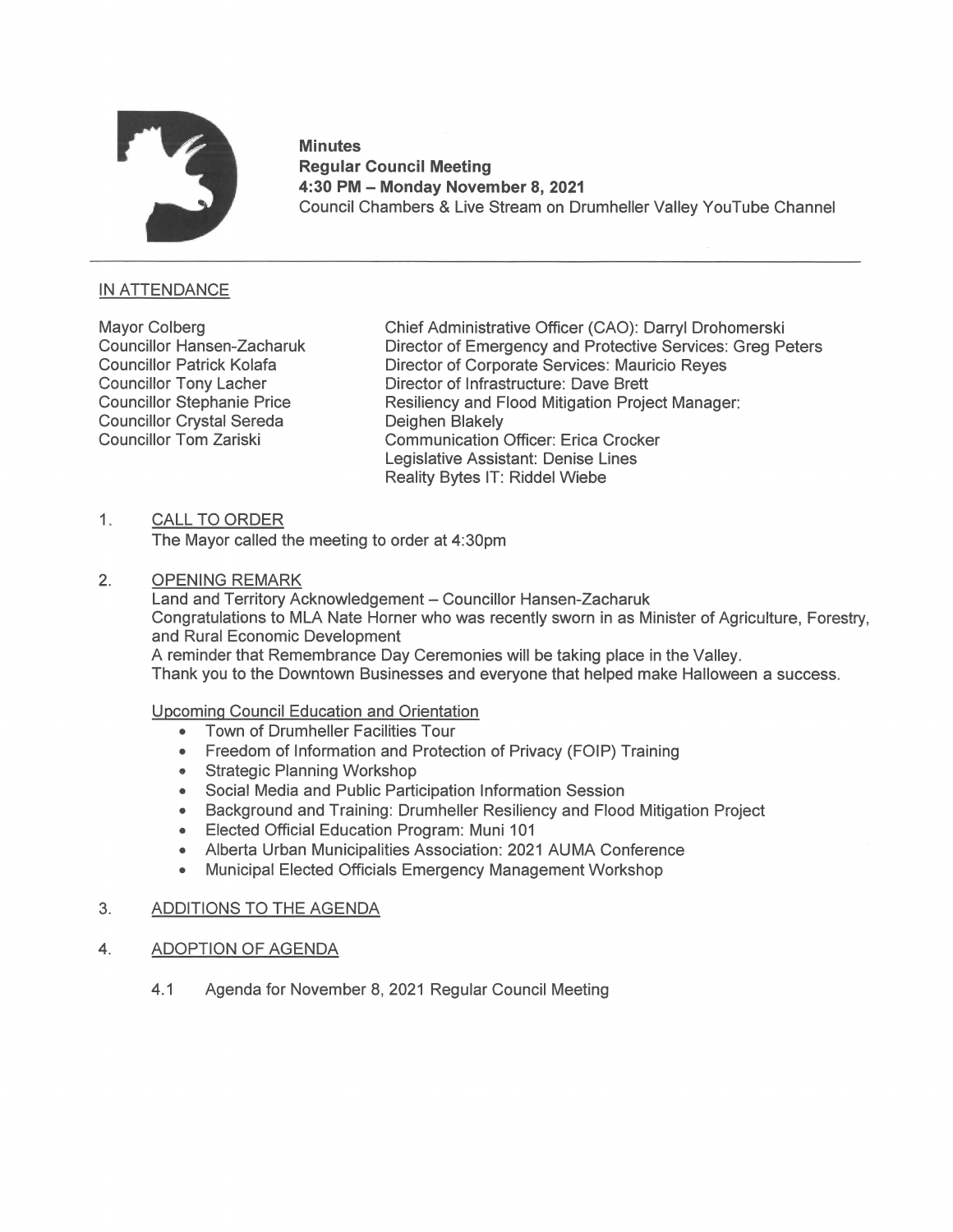M2021.246 Moved by Councillor Zariski, Councillor Kolafa; that Council adopt the agenda for the November 8, 2021 Regular Council meeting as presented.

Carried unanimously

#### 5. MINUTES

5.1 Minutes for the October 4, 2021 Regular Council Meeting and November 1, 2021 Organizational Meeting

Amendment: Councillor Lacher noted that the items under 3. Additions to the Agenda should be under 2. Opening Remarks.

M2021.247 Moved by Councillor Hansen-Zacharuk, Councillor Price; that Council adopt the minutes for October 4, 2021 Regular Council Meeting and November 1, 2021 Organizational Meeting as amended.

Carried unanimously

#### $6.$ DEPARTMENT OVERVIEW INTRODUCTIONS

6.1 Chief Administrative Officer — Darryl Drohomerski, C.E.T Communications Officer — Erica Crocker Director of Corporate Services — Mauricio Reyes CPA, CMA, CAMP Director of Emergency and Protective Services - Greg Peters Director of Infrastructure Services — Dave Brett P.Eng, PMP Resiliency and Flood Mitigation Project Manager— Deighen Blakely P. Eng

Each person gave a high-level description of their role within the organization and the responsibilities associated with their department.

#### 7. DRUMHELLER RESILIENCY AND FLOOD MITIGATION

7.1 RESILIENCY AND FLOOD MITIGATION UPDATE Project Manager — Deighen Blakely

> Deighen Blakely gave an update of the flood mitigation department activities and answered questions from Council.